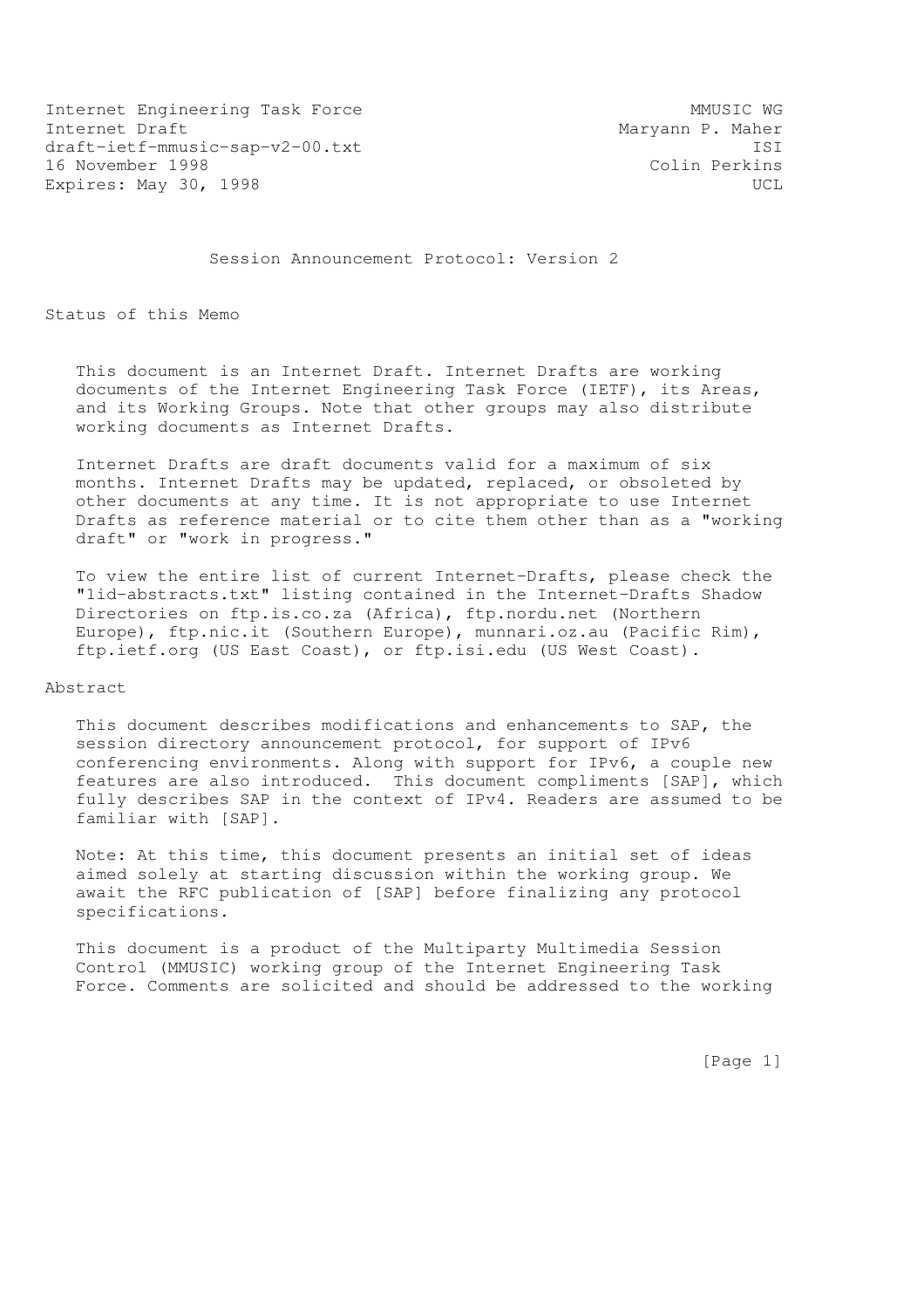group's mailing list at confctrl@isi.edu and/or the author.

#### 1. Overview

 This document describes a new version of SAP, the session directory announcement protocol, for support of IPv6 conferencing environments. SAP is a protocol used for handling multicast and unicast session description packets and defines an encapsulating packet format to be used by session directory clients. As currently defined, only IPv4 session announcements are supported mainly due to the fact that an IPv4 address field is contained in the SAP packet header. This docu ment describes the modifications to SAP for supporting IPv6 session announcements and introduces some additional new features. The two new features described in this document are:

- 1) a MIME Content-Type specifier, and
- 2) a URL scheme for referencing SAP announcements.

 Note: At this time, this document presents an initial set of ideas aimed solely at starting discussion within the working group. We await the RFC publication of [SAP] before finalizing any protocol specifications.

2. Modifications to the SAP Packet Format

Current SAPv1 data packets are of the following format:

|                                | 0 1 2 3 4 5 6 7 8 9 0 1 2 3 4 5 6 7 8 9 0 1 2 3 4 5 6 7 8 9 |                             |  |  |  |
|--------------------------------|-------------------------------------------------------------|-----------------------------|--|--|--|
|                                | -+-+-+-+-+-+-+-+-+-+-+-+-+-+-                               |                             |  |  |  |
| MT<br>$V = 1$                  |                                                             | E C  auth len   msg id hash |  |  |  |
|                                |                                                             |                             |  |  |  |
| originating source             |                                                             |                             |  |  |  |
|                                |                                                             |                             |  |  |  |
| optional authentication header |                                                             |                             |  |  |  |
|                                |                                                             |                             |  |  |  |
|                                |                                                             |                             |  |  |  |
|                                | optional timeout                                            |                             |  |  |  |
|                                |                                                             |                             |  |  |  |
|                                |                                                             | optional random field       |  |  |  |
|                                |                                                             |                             |  |  |  |
|                                |                                                             | text payload                |  |  |  |
|                                |                                                             |                             |  |  |  |
|                                |                                                             |                             |  |  |  |

[Page 2]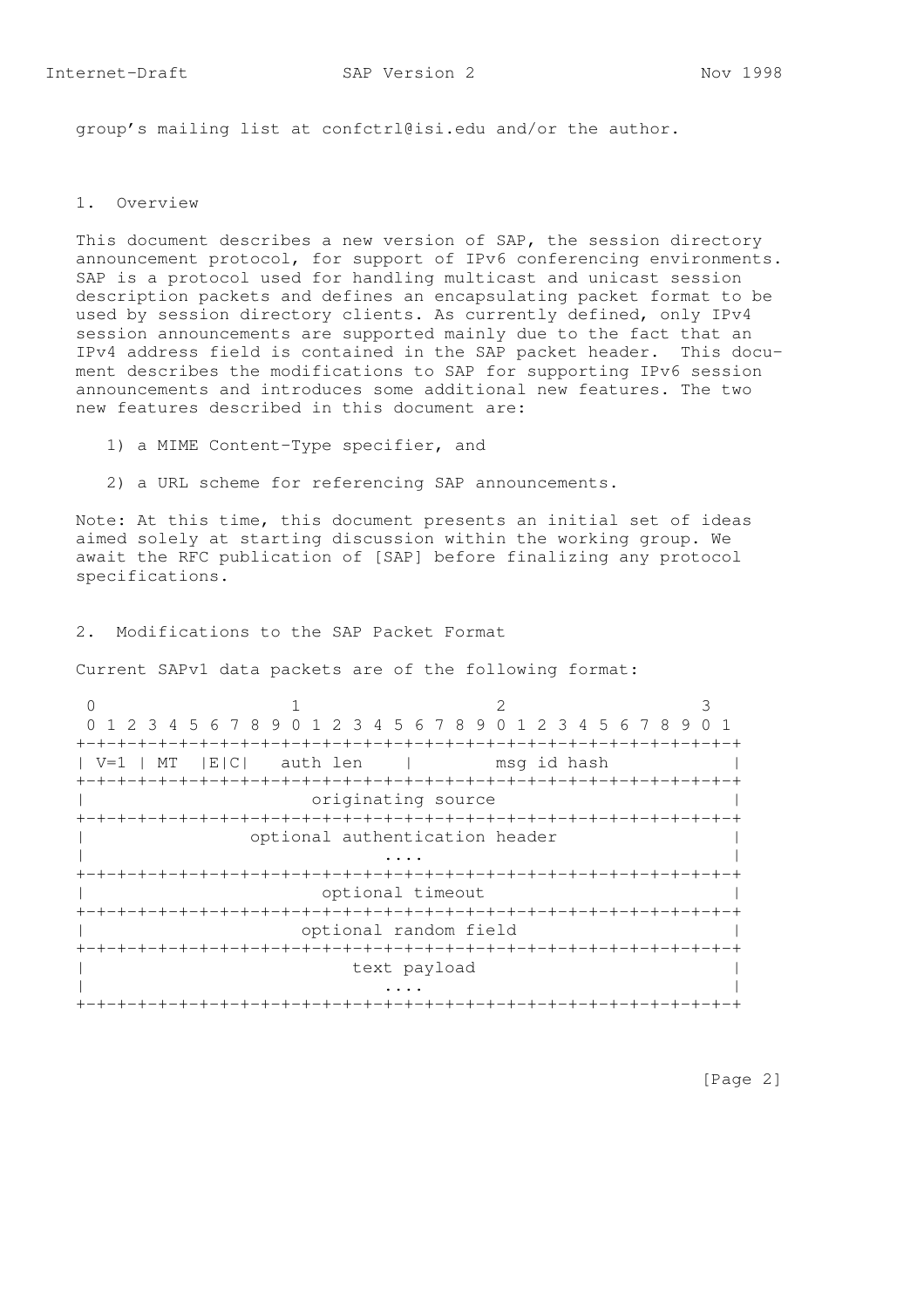In order to support session directory clients in IPv6 environments, the SAP packet format must be modified to contain a 128-bit IPv6 source address instead of the 32-bit IPv4 address.

Therefore, SAP v2 data packets are of the following format:

0  $1$  2 3 0 1 2 3 4 5 6 7 8 9 0 1 2 3 4 5 6 7 8 9 0 1 2 3 4 5 6 7 8 9 0 1 +-+-+-+-+-+-+-+-+-+-+-+-+-+-+-+-+-+-+-+-+-+-+-+-+-+-+-+-+-+-+-+-+ | V=1 |A| MT|E|C| auth len | msg id hash | +-+-+-+-+-+-+-+-+-+-+-+-+-+-+-+-+-+-+-+-+-+-+-+-+-+-+-+-+-+-+-+-+ | | originating source | ... | ... | ... | ... | ... | ... | ... | ... | ... | ... | ... | ... | ... | ... | ... | ... | ... | ... | 1 | | +-+-+-+-+-+-+-+-+-+-+-+-+-+-+-+-+-+-+-+-+-+-+-+-+-+-+-+-+-+-+-+-+ | optional authentication header | | ... | ... | ... | ... | ... | ... | ... | ... | ... | ... | ... | ... | ... | ... | ... | ... | ... | ... | 1 +-+-+-+-+-+-+-+-+-+-+-+-+-+-+-+-+-+-+-+-+-+-+-+-+-+-+-+-+-+-+-+-+ optional timeout +-+-+-+-+-+-+-+-+-+-+-+-+-+-+-+-+-+-+-+-+-+-+-+-+-+-+-+-+-+-+-+-+ optional random field +-+-+-+-+-+-+-+-+-+-+-+-+-+-+-+-+-+-+-+-+-+-+-+-+-+-+-+-+-+-+-+-+ text payload | ... | ... | ... | ... | ... | ... | ... | ... | ... | ... | ... | ... | ... | ... | ... | ... | ... | ... | 1 +-+-+-+-+-+-+-+-+-+-+-+-+-+-+-+-+-+-+-+-+-+-+-+-+-+-+-+-+-+-+-+-+

Note: the version number in the packet header has NOT changed.

A Address type:  $0 = IPv4$ ,  $1 = IPv6$ 

 If the A bit is 0, the orig source contains a 32-bit IPv4 address. If the A bit is 1, the orig source contains a 128-bit IPv6 address.

3. Scoping SAP Announcements

 A SAP client that announces a conference session periodically multi casts an announcement packet to a well known multicast address and port. The well known IPv6 SAP address is FF0X:0:0:0:0:0:2:7FFE, where X is the 4-bit scope value. The following scope values are currently defined in IPv6:

[Page 3]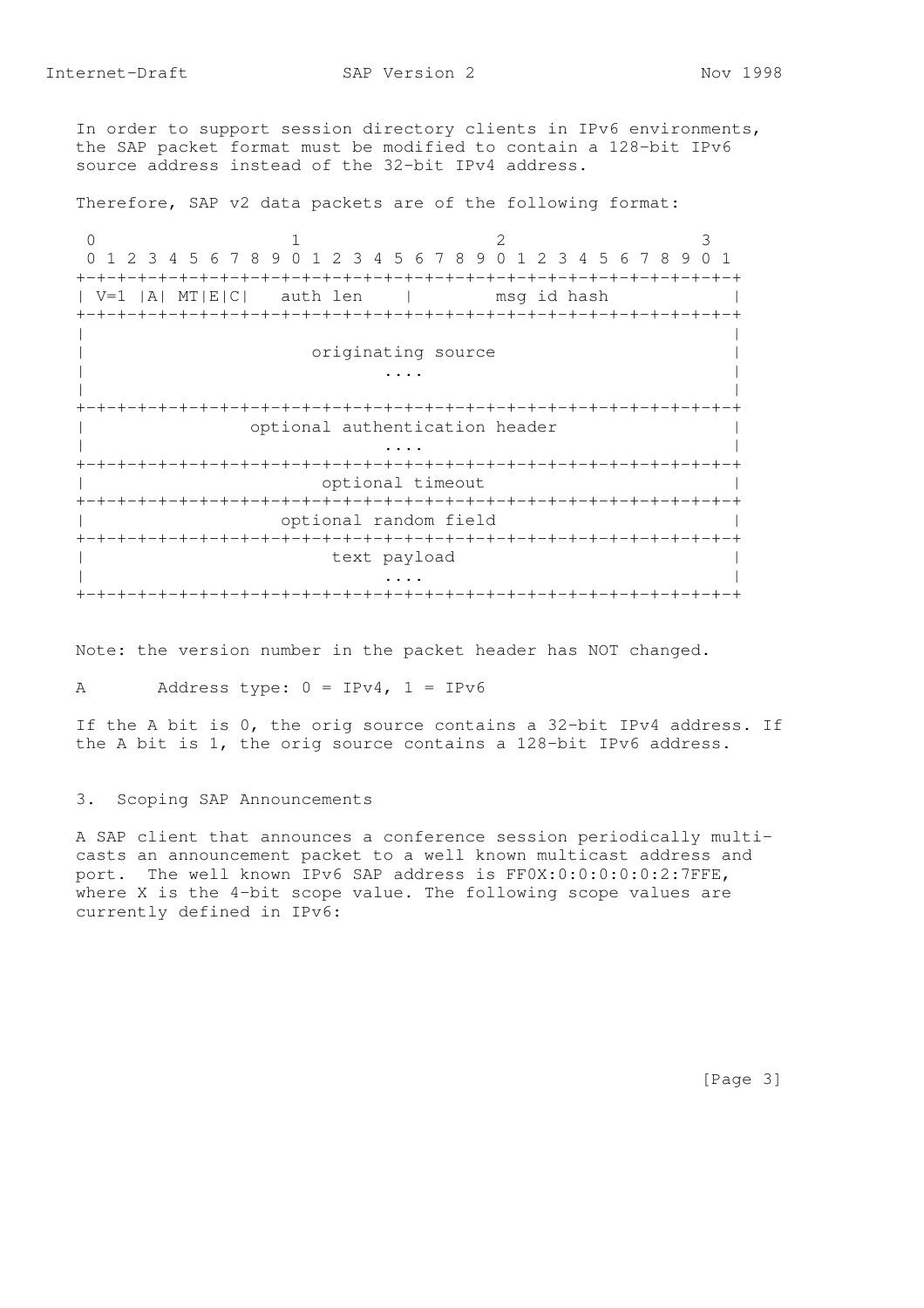|              | Value Scope        | Recommended Bandwidth Limit |
|--------------|--------------------|-----------------------------|
| $0 \times 1$ | Node-local         | n/a                         |
|              | 0x2 Link-local     | 20 Kbps                     |
|              | 0x5 Site-local     | 10 Kbps                     |
| 0x8          | Organization-local | 1 Kbps                      |
| 0xE          | Global             | $200$ bps                   |

 The announcement is multicast with the same scope as the session it is announcing, ensuring that the recipients of the announcement can also be potential recipients of the session being advertised. Having a scope field within the address itself removes the need to carve out scope ranges within the multicast address space or scope addresses according to a corresponding TTL. Therefore, unlike in IPv4, TTL scoped announcements do not exist in IPv6 environments. The scope value to be used in the well-know SAP address is simply the same used in the multicast address assigned for the session.

 For example, an announcement for a link-local session assigned the multicast address of FF02:0:0:0:0:0:1234:5678, should be advertised on SAP address FF02:0:0:0:0:0:2:7FFE. (Note: Issues related to IPv6 multicast address allocation are being addressed in the MALLOC work ing group.)

 In the table above, recommended bandwidth limits are given for ses sions within the defined scopes. The total bandwidth to be used for SAP announcements should be one-fourth of the session bandwidth, though this may be inappropriate for some uses.

## 4. SAP Payload

 In previous versions of SAP, the payload was required to be a session description in the SDP format [RFC2327]. With the introduction of new session description formats, such as SMIL [SMIL], it is believed that that restriction is no longer appropriate. SAP v2 therefore allows for other content to be carried. That content should begin with a MIME Content-Type specifier.

> Content-Type: application/sdp  $v=0$  $\circ$ =...

 If the content type is "application/sdp" the MIME header may be omit ted, for backwards compatibility with SAP v1 applications. If any

[Page 4]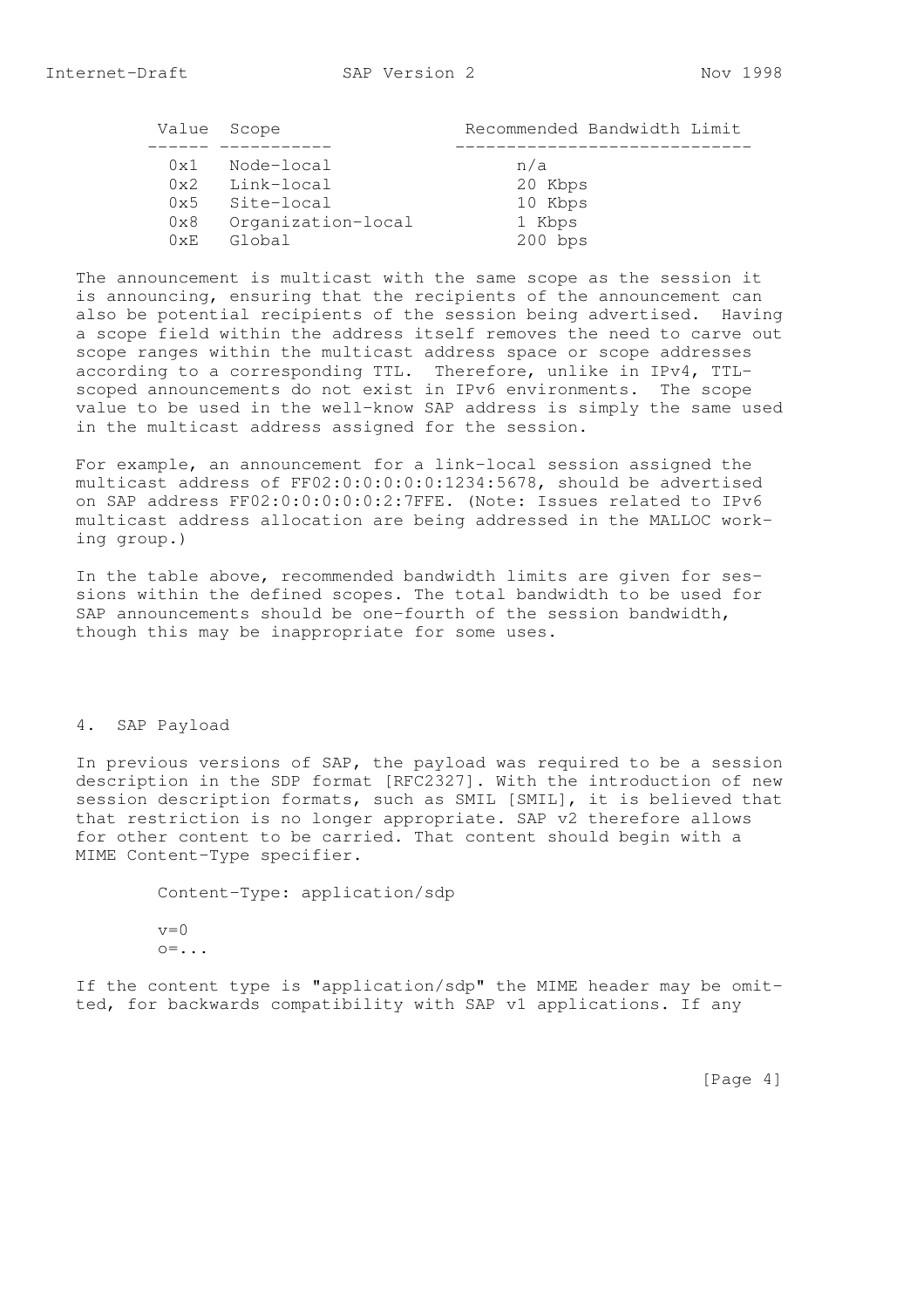other content is carried the MIME header MUST be present.

# 5. SAP URL scheme

 In certain cases, it is desirable to reference a SAP announcement. For example, if it is desired that a new participant join an existing session yet it is not known if that participant is within the scope of the announcement then an explicit reference to the announcement will enable them to determine if it can be received. Providing the session description contained within that announcement merely allows them to join the session, when they then notice that the media streams are not visible. Moreover, the addresses contained in a ses sion description for one scope may not be valid outside that scope zone.

We therefore define a URL scheme for SAP announcements. The combina tion of msg-id-hash and originating-source fields in the SAP header is sufficient to identify a particular announcement.

sap:msg-id@orig-source

TBD: What is the effect of 10.x.x.x assignments on this?

# 6. Compatibility

 SAPv2 announcement are backwards compatible with SAPv1 provided that IPv4 sessions are announced, and that the payload is SDP with the content-type omitted.

 If IPv6 announcements are made, they will be discarded by SAPv1 tools since they represent illegal MT values in that protocol.

 If the Content-Type header is present in the payload, the announce ment is invalid in SAPv1. Those tools require that SDP is used, hence the payload for a SAPv1 announcement MUST start with  $"v="$ .

### 7. Security Considerations

 SAP contains mechanisms for ensuring integrity of session announce ments, for authenticating the origin of an announcement and for encrypting such announcements. The strengths and limitations of these mechanisms are described in the 'Security Considerations' section of [SAP]. Those considerations apply to this document as well.

[Page 5]